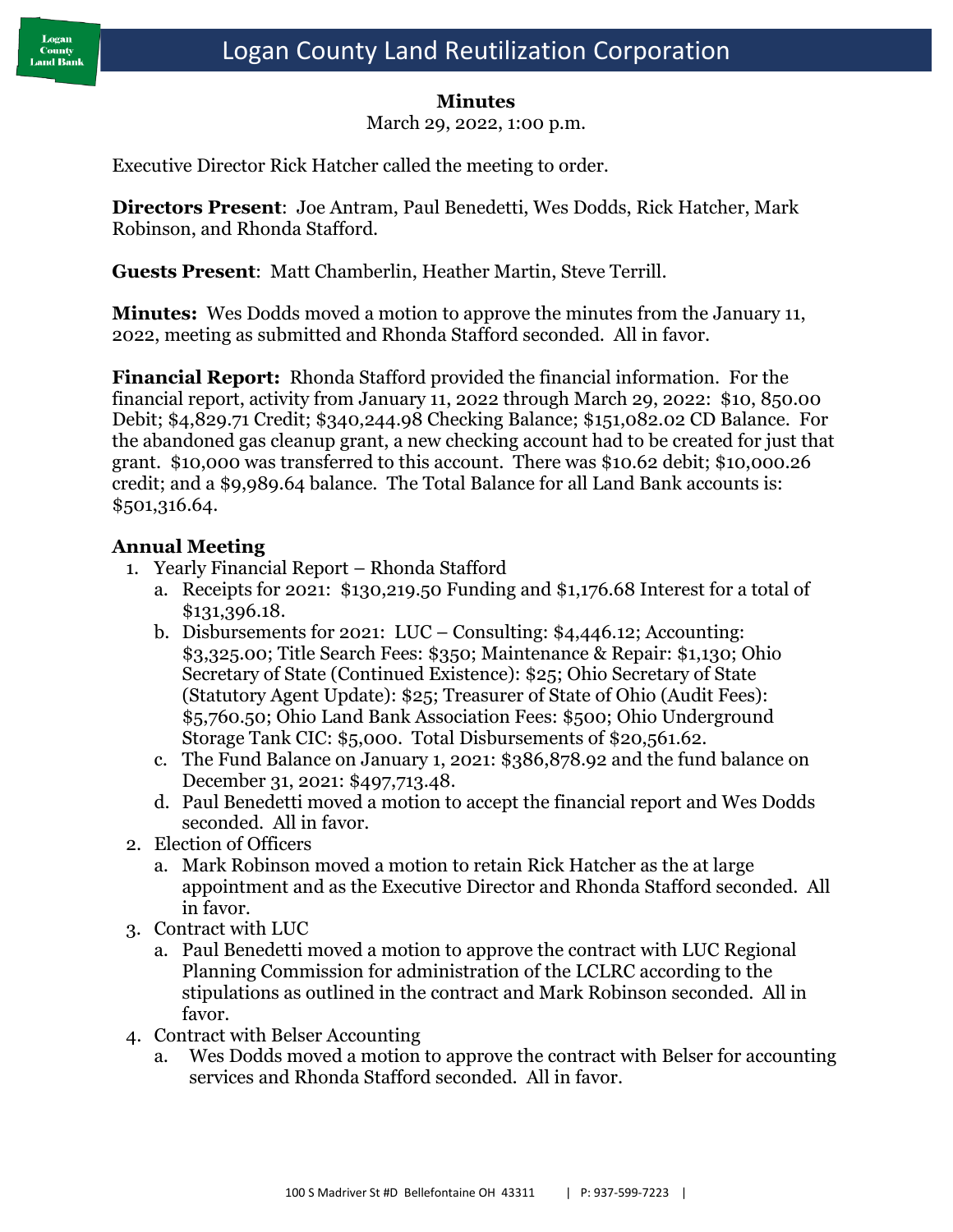#### **Current Property:**

- 1. 520 Elm, Bellefontaine, 17-091-08-20-003-000 (NIP)
	- a. Status Update
		- i. A purchase agreement has been signed and deed work is in progress.
- 2. 525 S. Madriver & Adjacent property, Bellefontaine, 17-091-16-15-006-000 (NIP) and 17-091-16-15-007-000
	- a. Status Update
		- i. The sale of this property has been completed.
- 3. 432 Clark Ave, Bellefontaine, 17-091-15-05-003-000 (NIP)
	- a. Status Update
		- i. The purchase agreement has been completed by the purchasers and Land Bank. Heather will follow up with the purchaser regarding the completion of the sale.
- 4. 111 Church St, DeGraff, 26-117-06-13-010-000 (NIP)
	- a. Status Update
		- i. This property was to be split between two neighbors, but one neighbor changed their mind. The other neighbor agreed to buy the entire parcel and a purchase agreement has been completed. The deed work is in progress.
- 5. 228 Miami St, DeGraff, 26-117-06-06-008-000 (NIP)
	- a. Status Update
		- i. The purchase agreement has been completed. Heather will follow up with the purchaser to confirm the name for the deed.
- 6. 121 E High St, Bellefontaine, 17-091-12-05-014-000
	- a. Status Update
		- i. The purchase agreement has been completed and the deed work is in progress.
- 7. 12045 St. Rt. 117, Belle Center, 36-007-13-01-015-000
	- a. Court Costs are \$1,217.26
	- b. Other fees: \$5,000
	- c. Status Update
		- i. The tank remediation and asbestos survey has been completed. The title will be transferred to Ohio UST CIC. Once the work is completed, they will transfer it back to the Land Bank.

#### **Current Property Watch:**

- 1. Cooper Avenue
	- a. A survey has been completed.
- 2. 410 Union Street, Lakeview, 47-031-06-10-005-000
	- a. In the State of Ohio's name, property was offered at the auditor's sale
	- b. Rick reached out to one neighbor who is not interested in it. Heather left a message for June Myers who has a building encroaching on the property. Rick is going to drive past again and see if he can talk to June Myers regarding it.